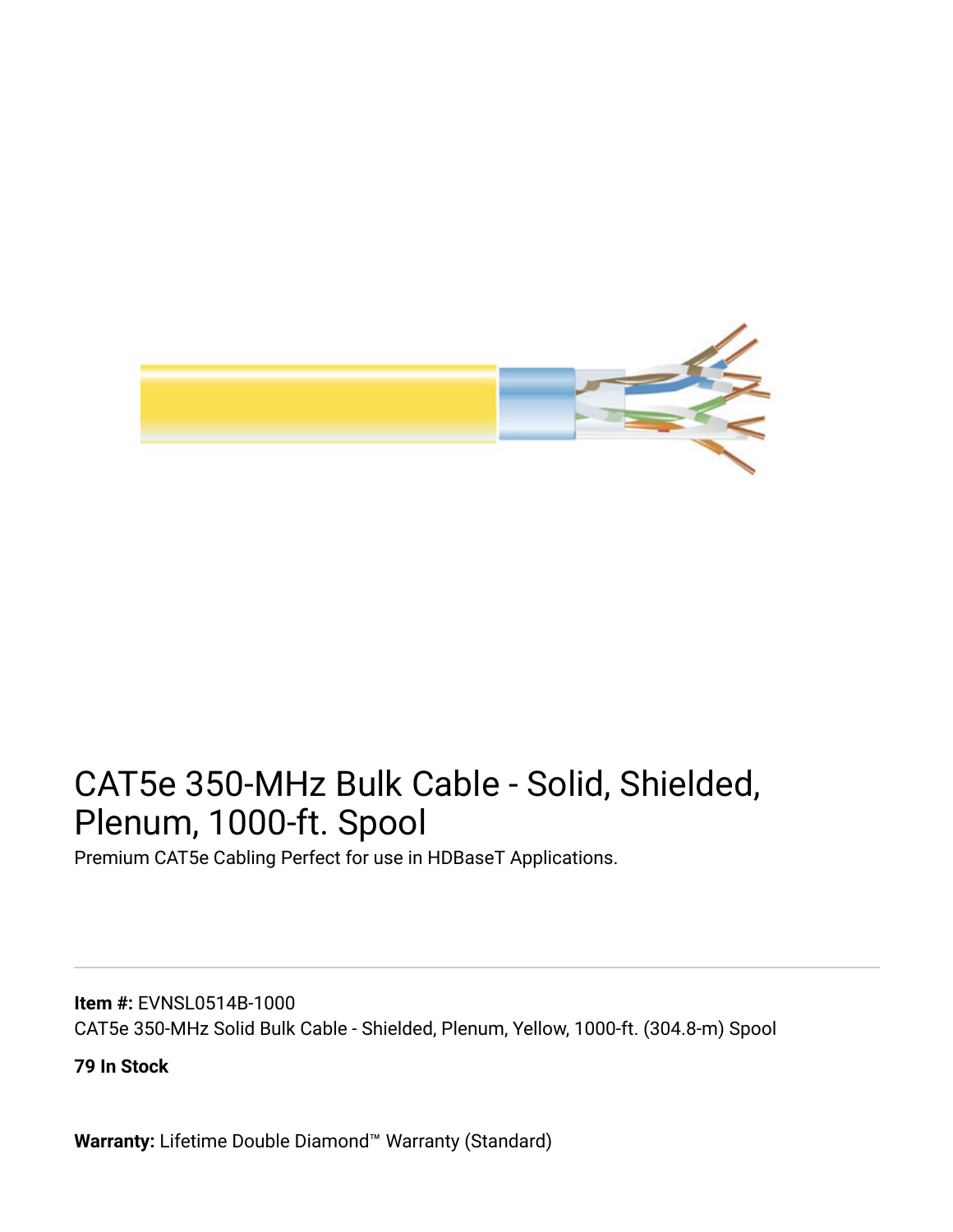#### **Color**

| Е<br>۱۵<br>∹ਬ∨ |  |
|----------------|--|
|----------------|--|

#### **Quantity:**

1

**ADD TO CART**

### **PRODUCT FEATURES**

- Meets TIA/EIA-568-C CAT5e specifications.
- Low attenuation and near-end crosstalk provide excellent transmission.
- Guaranteed for life!

# $\blacksquare$

Ideal for long runs in industrial environments. Meets TIA/EIA-568C CAT5e specifications. Low attenuation and near-end crosstalk provide excellent transmission. Features aluminum Mylar tape. Foil shield protects against noise and EMI/RFI interference.

### **Close**

# TECH SPECS

| ACR (100 m/dB Min.)         | 100 MHz: 13.3                                              |
|-----------------------------|------------------------------------------------------------|
| Attenuation (100 m/dB Min.) | 100 MHz: 22.0; 200 MHz: 32.4; 300 MHz: 36.0; 350 MHz: 44.9 |
| <b>Conductor Gauge</b>      | <b>24 AWG</b>                                              |
| ELFEXT (dB Min.)            | 100 MHz: 23.8; 200 MHz: 17.7; 300 MHz: 14.2; 350 MHz: 12.9 |
| Frequency                   | 350-MHz                                                    |
| NEXT (Minimum)              | 100 MHz: 35.3; 200 MHz: 30.8; 300 MHz: 28.2; 350 MHz: 27.1 |
| <b>PS-ACR</b>               | 100 MHz: 10.3                                              |
| <b>PS-ELFEXT</b>            | 100 MHz: 20.8; 200 MHz: 14.7; 300 MHz: 11.2; 350 MHz: 9.9  |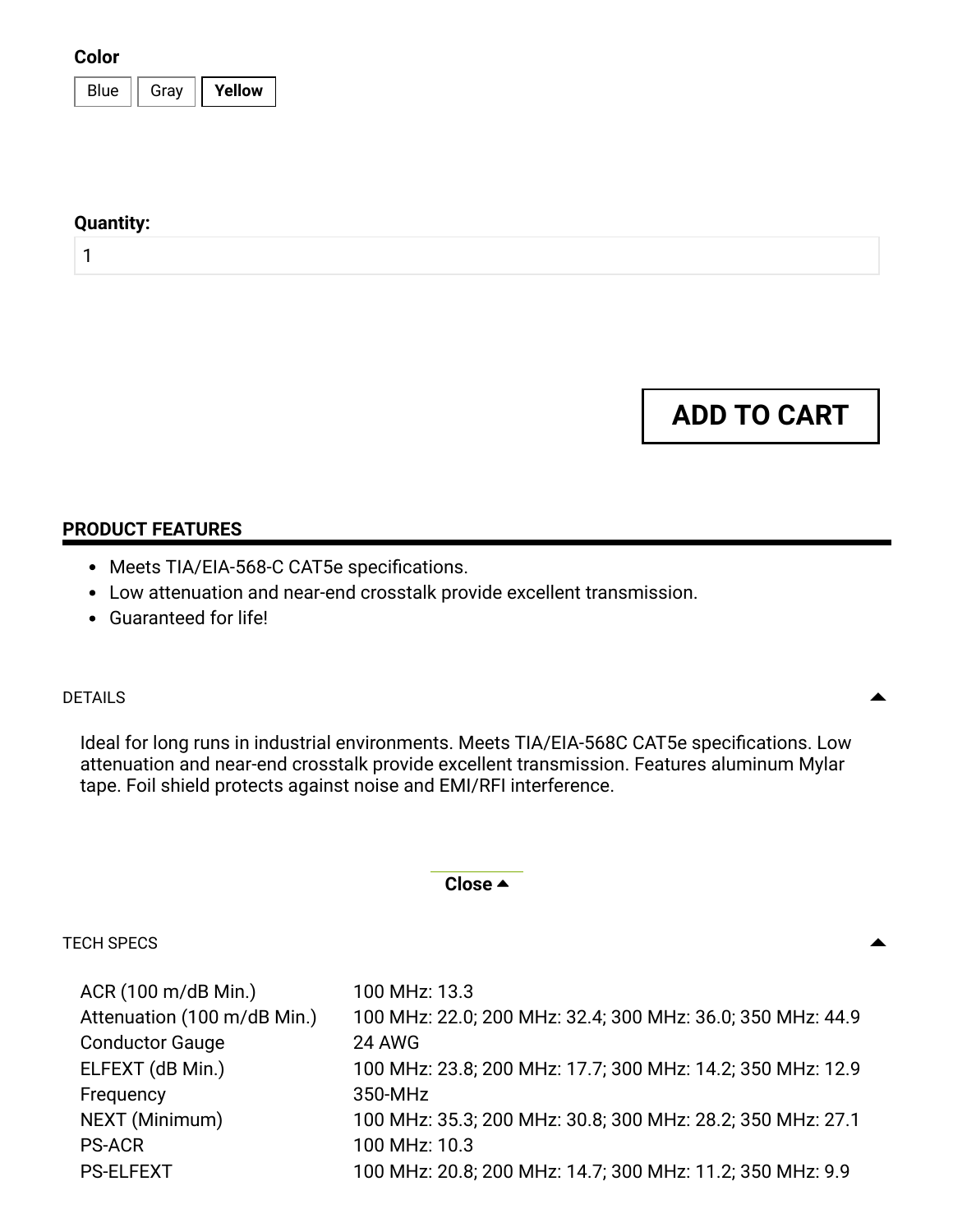\* Technical specification weight is the unit weight. It is not the packaged shipping weight. For shipping weight, please contact Black Box customer service at 1-877-877-2269.

**Close** 

WARRANTY





Double Diamond™ Warranty (Standard)

Take the risk out of equipment purchases with the Double Diamond™ Warranty from Black Box Network Services.

The Double Diamond Warranty is our warranty that protects your Black Box® brand products\* from accidental damage, including drops, water, and power surges.

The CAT5E BULK CABLE 350 MHZ, SHIELDED, PLENUM, YELLOW comes with a standard Lifetime Double Diamond™ Warranty (Standard) warranty already included.

During the warranty period, Black Box Network Services will repair or replace your damaged equipment within one week of receipt at NO CHARGE!\*

Plus, get an Extended Double Diamond Warranty.

You can also extend your warranty or protect a previously purchased Black Box® brand product\*\* for an additional year—for only 10% of the purchase price! Or, extend your coverage for a full three years for only 20% of the purchase price!

Ordering an extended warranty is easy: When viewing a product in your shopping cart, just select the one or three years of additional coverage in the dropdown menu under "Warranty Options." For details, contact Customer Service at 724-746-5500.

\* Warranty subject to certain **exclusions and limitations (https://www.blackbox.com/en[us/support/support/black-box-product-support/returns-warranties\)](https://www.blackbox.com/en-us/support/support/black-box-product-support/returns-warranties)** \*\* Certain products may not be eligible.

What's more, we also have a 45-day return policy. Simply call Customer Service for a Return Authorization (RA) number, return your product in new condition and in the original package, and receive a full refund.

**Close** 

ACCESSORIES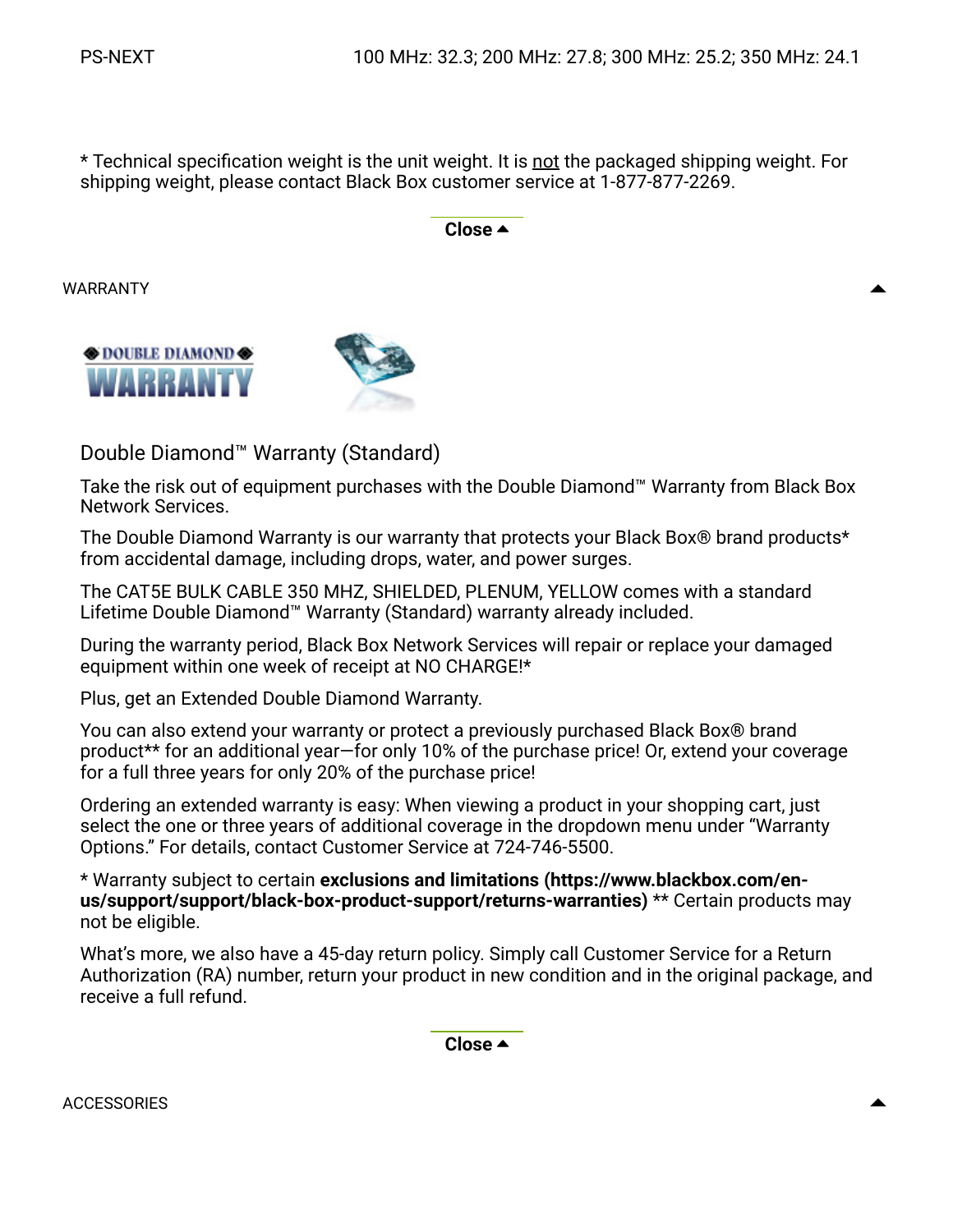

**[\(/en-us/store/product/detail/cat5e-350-mhz-bulk-cable---solid-shielded-pvc-1000-ft](https://www.blackbox.com/en-us/store/product/detail/cat5e-350-mhz-bulk-cable---solid-shielded-pvc-1000-ft-spool/evnsl050xa?item=EVNSL0501A-1000)spool/evnsl050xa?item=EVNSL0501A-1000)** #EVNSL0501A-1000, EVNSL0504A-1000, ...

**CAT5e 350-MHz Bulk Cable - Solid, Shielded, PVC, 1000-ft. Spool (/en[us/store/product/detail/cat5e-350-mhz-bulk-cable---solid-shielded-pvc-1000-ft](https://www.blackbox.com/en-us/store/product/detail/cat5e-350-mhz-bulk-cable---solid-shielded-pvc-1000-ft-spool/evnsl050xa?item=EVNSL0501A-1000)spool/evnsl050xa?item=EVNSL0501A-1000)**

**Close** 

### **SIMILAR ITEMS**





**[\(/en-us/store/product/detail/cat5e-350-mhz-bulk-cable---solid-shielded-plenum-1000-ft-spool](https://www.blackbox.com/en-us/store/product/detail/cat5e-350-mhz-bulk-cable---solid-shielded-plenum-1000-ft-spool-taa-compliant/evnsl051xa?item=EVNSL0511A-1000)taa-compliant/evnsl051xa?item=EVNSL0511A-1000) CAT5e 350-MHz Bulk Cable - Solid, Shielded, Plenum, 1000-ft. Spool, TAA Compliant**

Follow Us  **[\(https://www.blackbox.com/en-us/blog/technology\)](https://www.blackbox.com/en-us/blog/technology) (https://www.linkedin.com/company/black-box? [goback=.cps\\_1288813174000\\_1&trk=co\\_search\\_results\)](https://www.linkedin.com/company/black-box?goback=.cps_1288813174000_1&trk=co_search_results) [\(https://www.facebook.com/blackbox.ns\)](https://www.youtube.com/user/BlackBoxNS) [\(https://twitter.com/blackbox\\_ns\)](https://twitter.com/blackbox_ns) (https://www.youtube.com/user/BlackBoxNS)**